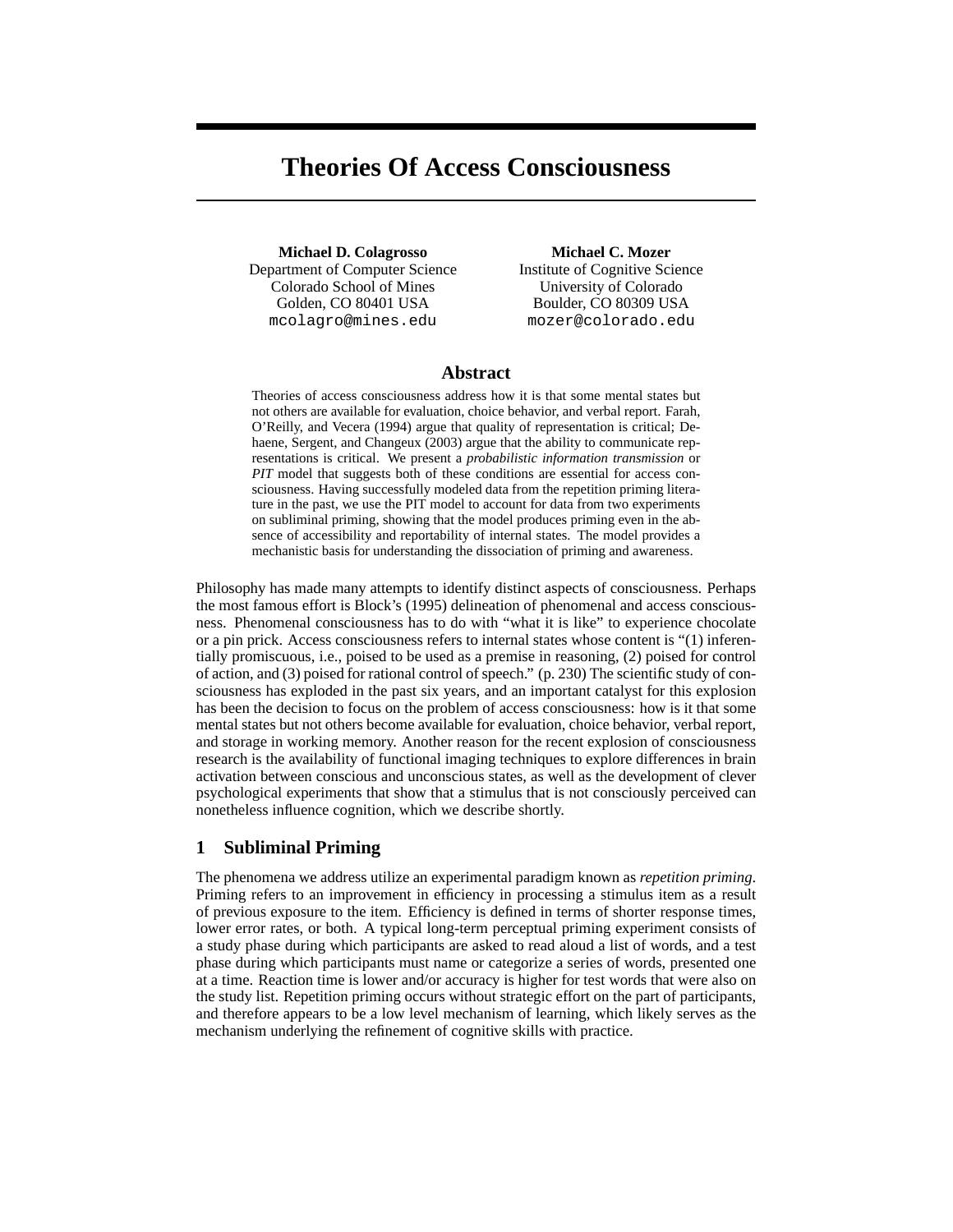In traditional studies, priming is *supraliminal*—the prime is consciously perceived. In the studies we model here, primes are *subliminal*. Subliminal priming addresses fundamental issues concerning conscious access: How is it that a word or image that cannot be identified, detected, or even discriminated in forced choice can nonetheless influence the processing of a subsequent stimulus word? Answering this question in a computational framework would be a significant advance toward understanding the nature of access consciousness.

# **2 Models of Conscious and Unconscious Processing**

In contrast to the wealth of experimental data, and the large number of speculative and philosophical papers on consciousness, concrete computational models are rare. The domain of consciousness is particularly ripe for theoretical perspectives, because it is a significant contribution to simply provide an existence proof of a mechanism that can explain specific experimental data. Ordinarily, a theorist faces skepticism when presenting a model; it often seems that hundreds of alternative, equally plausible accounts must exist. However, when addressing data deemed central to issues of consciousness, simply providing a concrete handle on the phenomena serves to demystify consciousness and bring it into the realm of scientific understanding.

We are familiar with only three computational models that address specific experimental data in the domain of consciousness. We summarize these models, and then present a novel model and describe its relationship to the previous efforts. Farah, O'Reilly, and Vecera (1994) were the first to model specific phenomena pertaining to consciousness in a computational framework. The phenomena involve prosopagnosia, a deficit of overt face recognition following brain damage. Nonetheless, prosopagnosia patients exhibit residual covert recognition by a variety of tests. For example, when patients are asked to categorize names as famous or nonfamous, their response times are faster to a famous name when the name is primed by a picture of a semantically related face (e.g., the name "Bill Clinton" when preceded by a photograph of Hillary), despite the fact that they could not identify the related face. Farah et al. model face recognition in a neural network, and show that when the network is damaged, it loses the ability to perform tasks requiring high fidelity representations (e.g., identification) but not tasks requiring only coarse information (e.g., semantic priming). They argue that conscious perception is associated with a certain minimal quality of representation.

Dehaene and Naccache (2001) outline a framework based on Baars' (1989) notion of conscious states as residing in a global workspace. They describe the workspace as a "distributed neural system...with long-distance connectivity that can potentially interconnect multiple specialized brain areas in a coordinated, though variable manner." (p. 13) Dehaene, Sergent, and Changeaux (2003) implement this framework in a complicated architecture of integrate-and-fire neurons and show that the model can qualitatively account for the *attentional blink* phenomenon. The attentional blink is observed in experiments where participants are shown a rapid series of stimuli, which includes two targets (T1 and T2). If T2 appears shortly after T1, the ability to report T2 drops, as if attention is distracted. Dehane et al. explain this phenomenon as follows. When T1 is presented, its activation propagates to frontal cortical areas (the global workspace). Feedback connections lead to a resonance between frontal and posterior areas, which strengthen T1 but block T2 from entering the workspace. If the T1-T2 lag is sufficiently great, habituation of T1 sufficiently weakens the representation such that T2 can enter the workspace and suppress T1. In this account, conscious access is achieved via resonance between posterior and frontal areas.

Although the Farah et al. and Dehaene et al. models might not seem to have much in common, they both make claims concerning what is required to achieve functional connectivity between perceptual and response systems. Farah et al. focus on aspects of the representation; Dehaene et al. focus on a pathway through which representations can be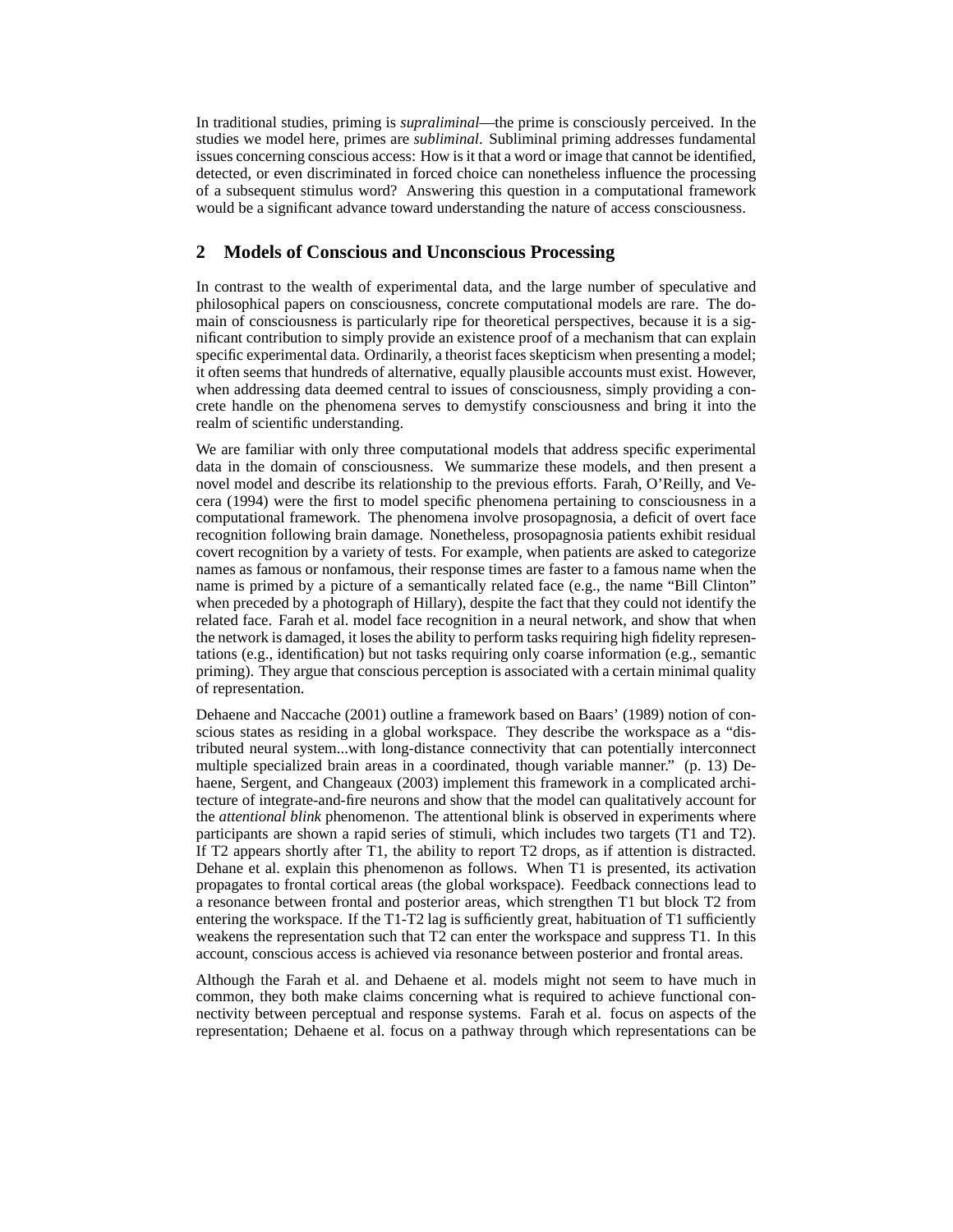communicated. These two aspects are not incompatible, and in fact, a third model incorporates both. Mathis and Mozer (1996) describe an architecture with processing modules for perceptual and response processes, implemented as attractor neural nets. They argue that in order for a representation in some perceptual module to be assured of influencing a response module, (a) it must have certain characteristics–temporal persistence and well-formedness– which is quite similar to Farah et al.'s notion of quality, and (b) the two modules must be interconnected—which is the purpose of Dehaene et al.'s global workspace. The model has two limitations that restrict its value as a contemporary account of conscious access. First, it addressed classical subliminal priming data, but more reliable data has recently been reported. Second, like the other two models, Mathis and Mozer used a complex neural network architecture with arbitrary assumptions built in, and the sensitivity of the model's behavior to these assumptions is far from clear. In this paper, we present a model that embodies the same assumptions as Mathis and Mozer, but overcomes its two limitations, and explains subliminal-priming data that has yet to be interpreted via a computational model.

## **3 The Probabilistic Information Transmission (PIT) Framework**

Our model is based on the *probabilistic information transmission* or *PIT* framework of Mozer, Colagrosso, and Huber (2002, 2003). The framework characterizes the transmission of information from perceptual to response systems, and how the time course of information transmission changes with experience (i.e., priming). Mozer et al. used this framework to account for a variety of facilitation effects from supraliminal repetition priming.

The framework describes cognition in terms of a collection of information-processing *pathways*, and supposes that any act of cognition involves coordination among multiple pathways. For example, to model a letter-naming task where a letter printed in upper or lower case is presented visually and the letter must be named, the framework would assume a *perceptual pathway* that maps the visual input to an identity representation, and a *response pathway* that maps a identity representation to a naming response. The framework is formalized as a probabilistic model: the pathway input and output are random variables and microinference in a pathway is carried out by Bayesian belief revision.

The framework captures the time course of information processing for a single experimental trial. To elaborate, consider a pathway whose input at time  $t$  is a discrete random variable, denoted  $X(t)$ , which can assume values  $x_1, x_2, x_3, \ldots, x_{n_x}$  corresponding to alternative input states. Similarly, the output of the pathway at time  $t$  is a discrete random variable, denoted  $Y(t)$ , which can assume values  $y_1, y_2, y_3, \ldots, y_{n_y}$ . For example, in the letter-naming task, the input to the perceptual pathway would be one of  $n_x = 52$  visual patterns corresponding to the upper- and lower-case letters of the alphabet, and the output is one of  $n_y = 26$  letter identities. To present a particular input alternative, say  $x_i$ , to the model for T time steps, we specify  $X(t) = x_i$  for  $t = 1...T$ , and allow the model to compute  $P(Y(t) | X(1) \dots X(t)).$ 

A pathway is modeled as a dynamic Bayes network; the minimal version of the model used in the present simulations is simply a hidden Markov model, where the  $X(t)$  are observations and the  $Y(t)$  are inferred state (see Figure 1a). In typical usage, an HMM is presented with a sequence of distinct inputs, whereas we maintain the same input for many successive time steps; and an HMM transitions through a sequence of distinct hidden states, whereas we attempt to converge with increasing confidence on a single state.

Figure 1b illustrates the time course of inference in a single pathway with 52 input and 26 output alternatives and two-to-one associations. The solid line in the Figure shows, as a function of time t,  $P(Y(t) = y_i | X(1) = x_{2i} \dots X(t) = x_{2i})$ , i.e., the probability that input  $i$  (say, the visual pattern of an upper case O) will produce its target output (the letter identity). Evidence for the target output accumulates gradually over time, yielding a speed-accuracy curve that relates the number of iterations to the accuracy of identification.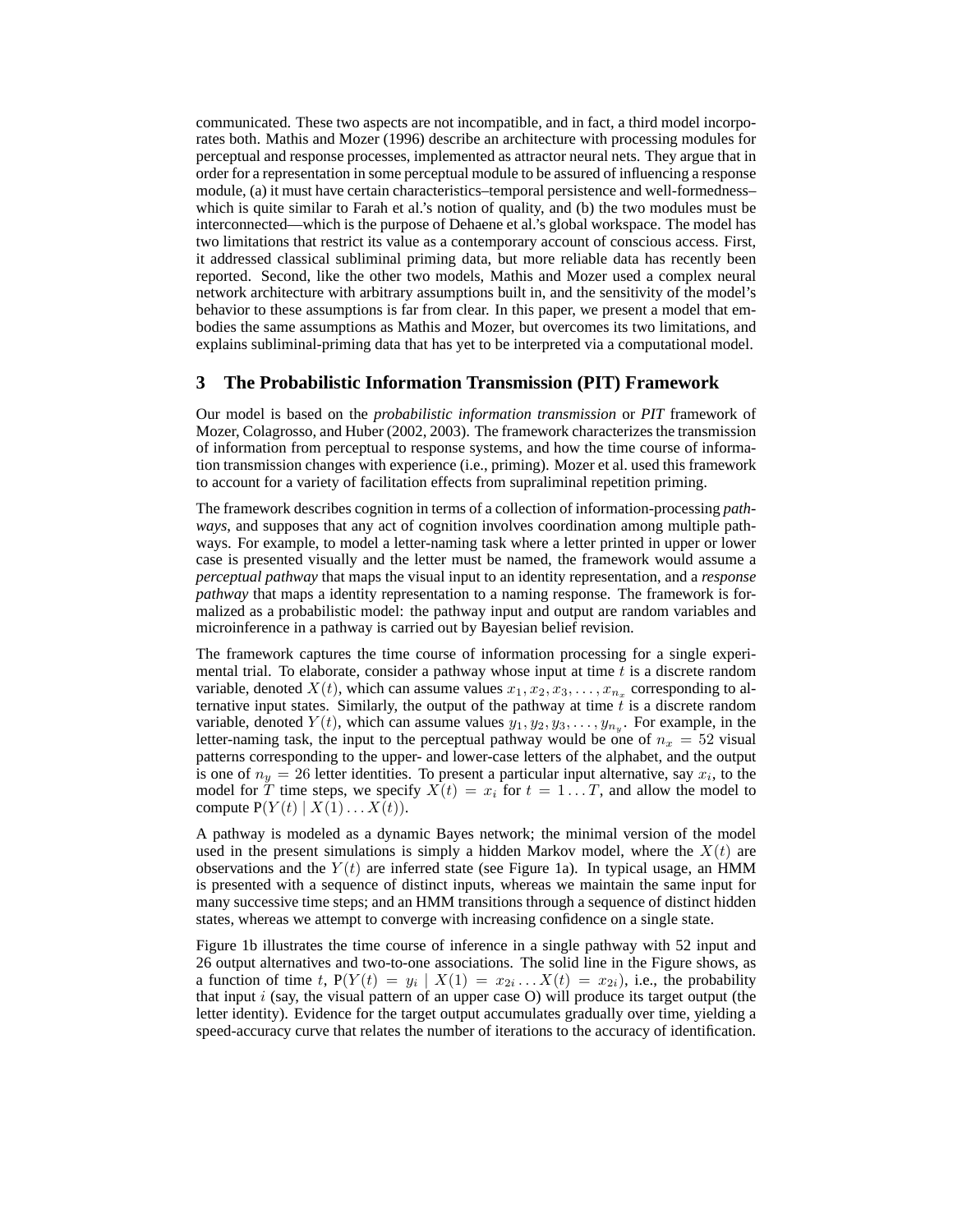

Figure 1: (a) basic pathway architecture—a hidden Markov model; (b) time course of inference in a pathway when the letter O is presented, causing activation of both O and the visually similar Q.

The exact shape of the speed-accuracy curve—the pathway dynamics—are determined by three probability distributions, which embody the knowledge and past experience of the model. First,  $P(Y(0))$  is the *prior* distribution over outputs in the absence of any information about the input. Second,  $P(Y(t) | Y(t-1))$  characterizes how the pathway output evolves over time. We assume the transition probability matrix serves as a memory with diffusion, i.e.,  $P(Y(t) = y_i | Y(t-1) = y_j) = (1 - \beta)\delta_{ij} + \beta P(Y(0) = y_i)$ , where  $\beta$  is the diffusion constant and  $\delta_{ij}$  is the Kronecker delta. Third,  $P(X(t) | Y(t))$  characterizes the *strength of association* between inputs and outputs. The greater the association strength, the more rapidly that information about  $X$  will be communicated to  $Y$ . We parameterize this distribution as  $P(X(t) = x_i | Y(t) = y_j) \sim 1 + \sum_k \gamma_{ik} \alpha_{kj}$ , where  $\alpha_{ij}$  indicates the frequency of experience with the association between states  $x_i$  and  $y_j$ , and  $\gamma_{ik}$  specifies the similarity between states  $x_i$  and  $x_k$ . (Although the representation of states is localist, the  $\gamma$ terms allow us to design in the similarity structure inherent in a distributed representation.) These association strengths are highly constrained by the task structure and the similarity structure and familiarity of the inputs.

Fundamental to the framework is the assumption that with each experience, a pathway becomes more efficient at processing an input. Efficiency is reflected by a shift in the speedaccuracy curve to the left. In Mozer, Colagrosso, and Huber (2002, 2003), we propose two distinct mechanisms to model phenomena of supraliminal priming. First, the association frequencies,  $\alpha_{ij}$ , are increased following a trial in which  $x_i$  leads to activation of  $y_j$ , resulting in more efficient transmission of information, corresponding to an increased slope of the solid line in Figure 1b. The increase is Hebbian, based on the maximum activation achieved by  $x_i$  and  $y_j$ :  $\Delta \alpha_{ij} = \eta \max_t P(X(t) = x_i)P(Y(t) = y_j)$ , where  $\eta$  is a step size. Second, the priors, which serve as a model of the environment, are increased to indicate a greater likelihood of the same output occurring again in the future. In modeling data from supraliminal priming, we found that the increases to association frequencies are long lasting, but the increases to the priors decay over the course of a few minutes or a few trials. As a result, the prior updating does not play into the simulation we report here; we refer the reader to Mozer, Colagrosso, and Huber (2003) for details.

## **4 Access Consciousness and PIT**

We have described the operation of a single pathway, but to model any cognitive task, we require a series of pathways in cascade. For a simple choice task, we use a percpetual pathway cascaded to a response pathway. The interconnection between the pathways is achieved by copying the output of the perceptual pathway,  $Y^p(t)$ , to the input of the response pathway,  $X^r(t)$ , at each time t.

This multiple-pathway architecture allows us to characterize the notion of access consciousness. Considering the output of the perceptual pathway, access is achieved when: (1) the output representation is sufficient to trigger the correct behavior in the response pathway, and (2) the perceptual and response pathways are functionally interconnected. In more general terms, access for a perceptual pathway output requires that these two condi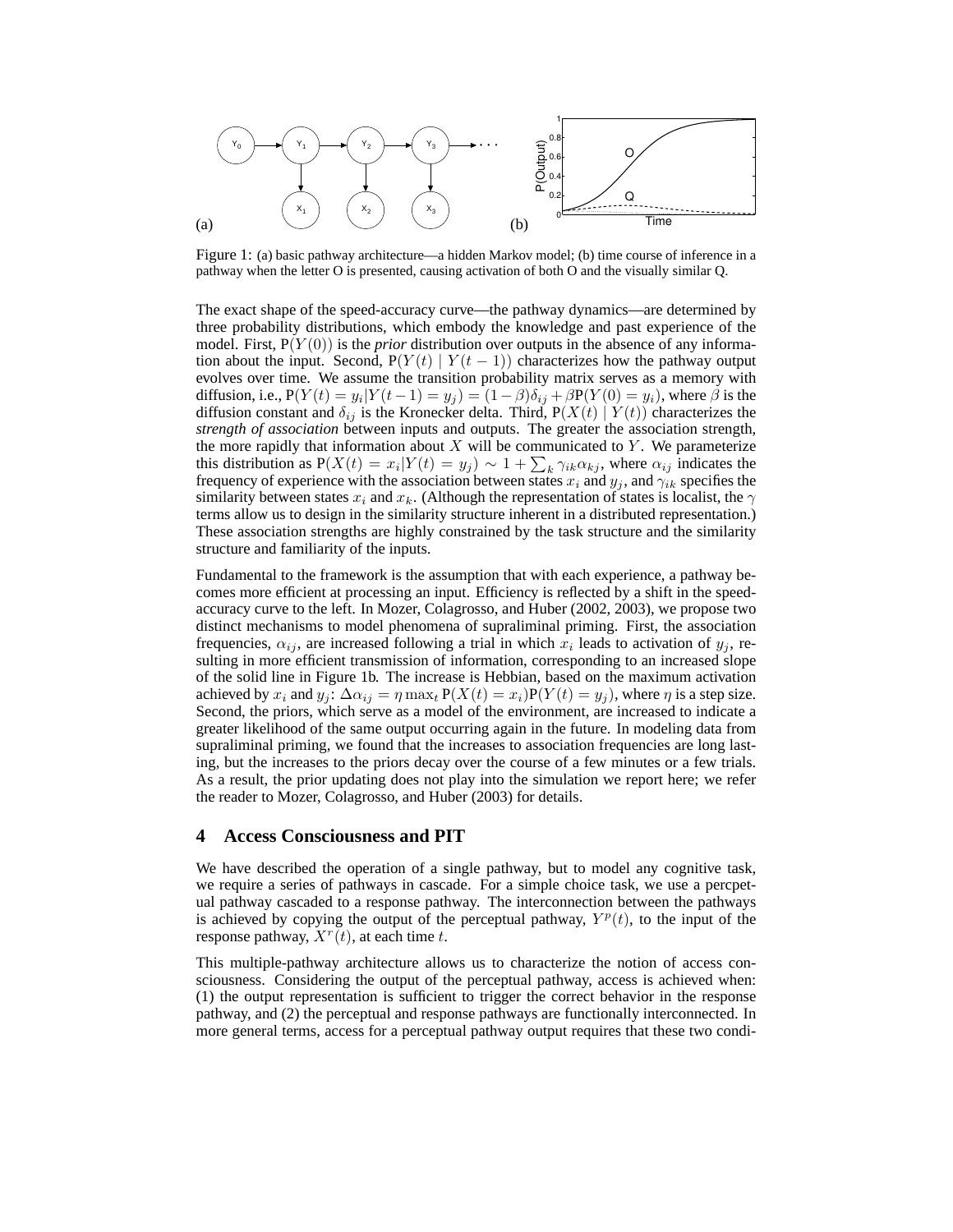tions be met not just for a specific response pathway, but for arbitrary response pathways (e.g., pathways for naming, choice, evaluation, working memory, etc.). In Mozer and Colagrosso (in preparation) we characterize the sufficiency requirements of condition 1; they involve a representation of low entropy that stays active for long enough that the representation can propagate to the next pathway.

As we will show, a briefly presented stimulus fails to achieve a representation that supports choice and naming responses. Nonetheless, the stimulus evokes activity in the perceptual pathway. Because perceptual priming depends on the magnitude of the activation in the perceptual pathway, not on the activation being communicated to response pathways, the framework is consistent with the notion of priming occurring in the absence of awareness.

#### **4.1 Simulation of Bar and Biederman (1998)**

Bar and Biederman (1998) presented a sequence of masked line drawings of objects and asked participants to name the objects, even if they had to guess. If the guess was incorrect, participants were required to choose the object name from a set of four alternatives. Unbeknownst to the participant, some of the drawings in the series were repeated, and Bar and Biederman were interested in whether participants would benefit from the first presentation even if it could not be identified. The repeated objects could be the same or a different exemplar of the object, and it could appear in either the same or a different display position.

Participants were able to name 13.5% of drawings on presentation 1, but accuracy jumped to 34.5% on presentation 2. Accuracy did improve, though not as much, if the same shape was presented in a different position, but not if a different drawing of the same object was presented, suggesting a locus of priming early in the visual stream. The improvement in accuracy is not due to practice in general, because accuracy rose only 4.0% for novel control objects over the course of the experiment. The priming is firmly subliminal, because participants were not only unable to name objects on the first presentation, but their fouralternative forced choice (4AFC) performance was not much above chance (28.5%).

To model these phenomena, we created a response pathway with fifty states representing names of objects that are used in the experiment, e.g., chair and lamp. We also created a perceptual pathway with states representing visual patterns that correspond to the names in the response pathway. Following the experimental design, every object identity was instantiated in two distinct shapes, and every shape could be in one of nine different visualfield positions, leading to 900 distinct states in the perceptual pathway to model the possible visual stimuli. The following parameters were fit to the data. If two perceptual states,  $x_i$ and  $x_k$  are the same shape in different positions, they are assigned a similarity coefficient  $\gamma_{ik} = 0.95$ ; all other similarity coefficients are zero. The association frequency,  $\alpha$ , for valid associations in the perceptual pathway was 22, and the response pathway 18. Other parameters were  $\beta^p = .05$ ,  $\beta^r = .01$ , and  $\eta = 1.0$ .

The PIT model achieves a good fit to the human experimental data (Figure 2). Specifically, priming is greatest for the same shape in the same position, some priming occurs for the same shape in a different position, and no substantial priming occurs for the different shape. Figure 3a shows the time course of activation of a stimulus representation in the perceptual pathway when the stimulus is presented for 50 iterations, on both the first and third presentations. The third presentation was chosen instead of the second to make the effect of priming clearer.

Even though a shape cannot be named on the first presentation, partial information about the shape may nonetheless be available for report. The 4AFC test of Bar and Biederman provides a more sensitive measure of residual stimulus information. In past work, we modeled forced-choice tasks using a response pathway with only the alternatives under consideration. However, in this experiment, forced-choice performance must be estimated *conditional on* incorrect naming. In PIT framework, we achieve this using naming and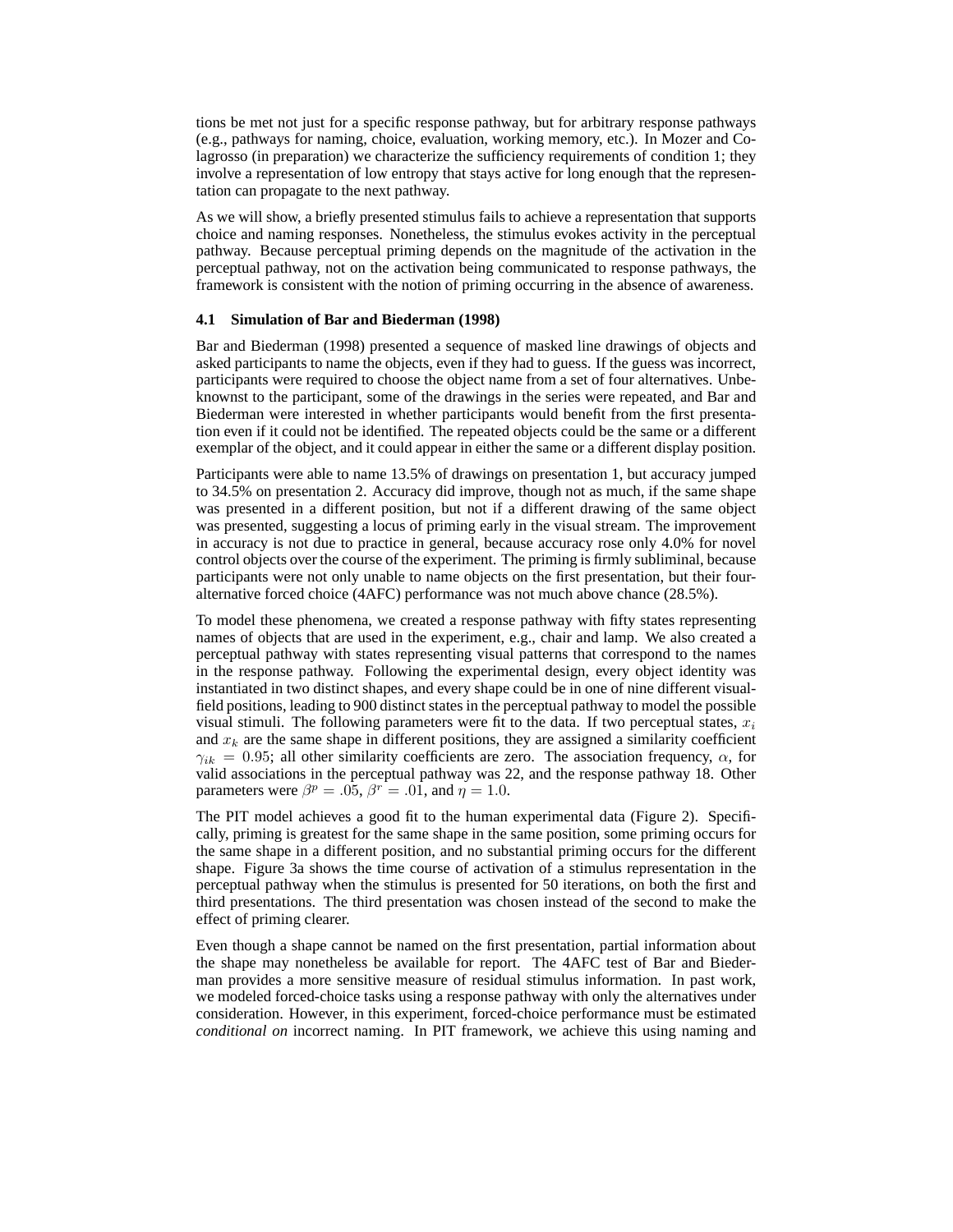

Figure 2: (left panel) Data from Bar and Biederman (1998) (right panel) Simulation of PIT. White bar: accuracy on first presentation of a prime object. Black bars: the accuracy when the object is repeated, either with the same or different shape, and in the same or different position. Grey bars: accuracy for control objects at the beginning and the end of the experiment.

forced-choice output pathways having output distributions  $N(t)$  and  $F(t)$ , which are linked via the perceptual state,  $Y^p(t)$ .  $F(t)$  must be reestimated with the evidence that  $N(t)$  is not the target state. This inference problem is intractable. We therefore used a shortcut in which a single response pathway is used, augmented with a simple three-node belief net (Figure 3b) to capture the dependence between naming and forced choice. The belief net has a response pathway node  $Y^r(t)$  connected to  $F(t)$  and  $N(t)$ , with conditional distribution  $P(\tilde{N}(t) = n_i | Y^r(t) = y_j) = \theta \delta_{ij} + (1 - \theta) / |\tilde{Y}^r|$ , and an analogous distribution for  $P(F(t) = f_i|Y^r(t) = y_j)$ . The free parameter  $\theta$  determines how veridically naming and forced-choice actions reflect response-pathway output. Over a range of  $\theta$ ,  $\theta$  < 1, the model obtains forced-choice performance near chance on the first presentation when the naming response is incorrect. For example, with  $\theta = 0.72$ , the model produces a forced-choice accuracy on presentation 1 of 26.1%. (Interestingly, the model also produces below chance performance on presentation 2 if the object is not named correctly—23.5%—which is also found in the human data—20.0%.) Thus, by the stringent criterion of 4AFC, the model shows no access consciousness, and therefore illustrates a dissociation between priming and access consciousness. In our simulation, we followed the procedure of Bar and Biederman by including distractor alternatives with visual and semantic similarity to the target. These distractors are critical: with unrelated distractors, the model's 4AFC performance is significantly above chance, illustrating that a perceptual representation can be adequate to support some responses but not others, as Farah et al. (1994) also argued.

#### **4.2 Simulation of Abrams and Greenwald (2000)**

During an initial phase of the experiment, participants categorized 24 clearly visible target words as pleasant (e.g., HUMOR) or unpleasant (e.g., SMUT). They became quite familiar with the task by categorizing each word a total of eight times. In a second phase, participants were asked to classify the same targets and were given a response deadline to induce errors. The targets were preceded by masked primes that could not be identified. Of interest is the *effective valence* (or *EV*) of the target for different prime types, defined as the error rate difference between unpleasant and pleasant targets. A positive (negative) EV indicates that responses are biased toward a pleasant (unpleasant) interpretation by the prime. As one would expect, pleasant primes resulted in a positive EV, unpleasant primes in a negative EV. Of critical interest is the finding that a nonword prime formed by recombining two pleasant targets (e.g., HULIP from HUMOR and TULIP) or unpleasant targets (e.g., BIUT from BILE and SMUT) also served to bias the targets. More surprising, a positive EV resulted from unpleasant prime words formed by recombining two pleasant targets (TUMOR from TULIP and HUMOR), indicating that subliminal priming arises from word fragments, not words as unitary entities, and providing further evidence for an early locus of subliminal priming. Note that the results depend critically on the first phase of the experiment, which gave participants extensive practice on a relatively small set of words that were then used as and recombined to form primes. Words not studied in the first phase (*orphans*) provided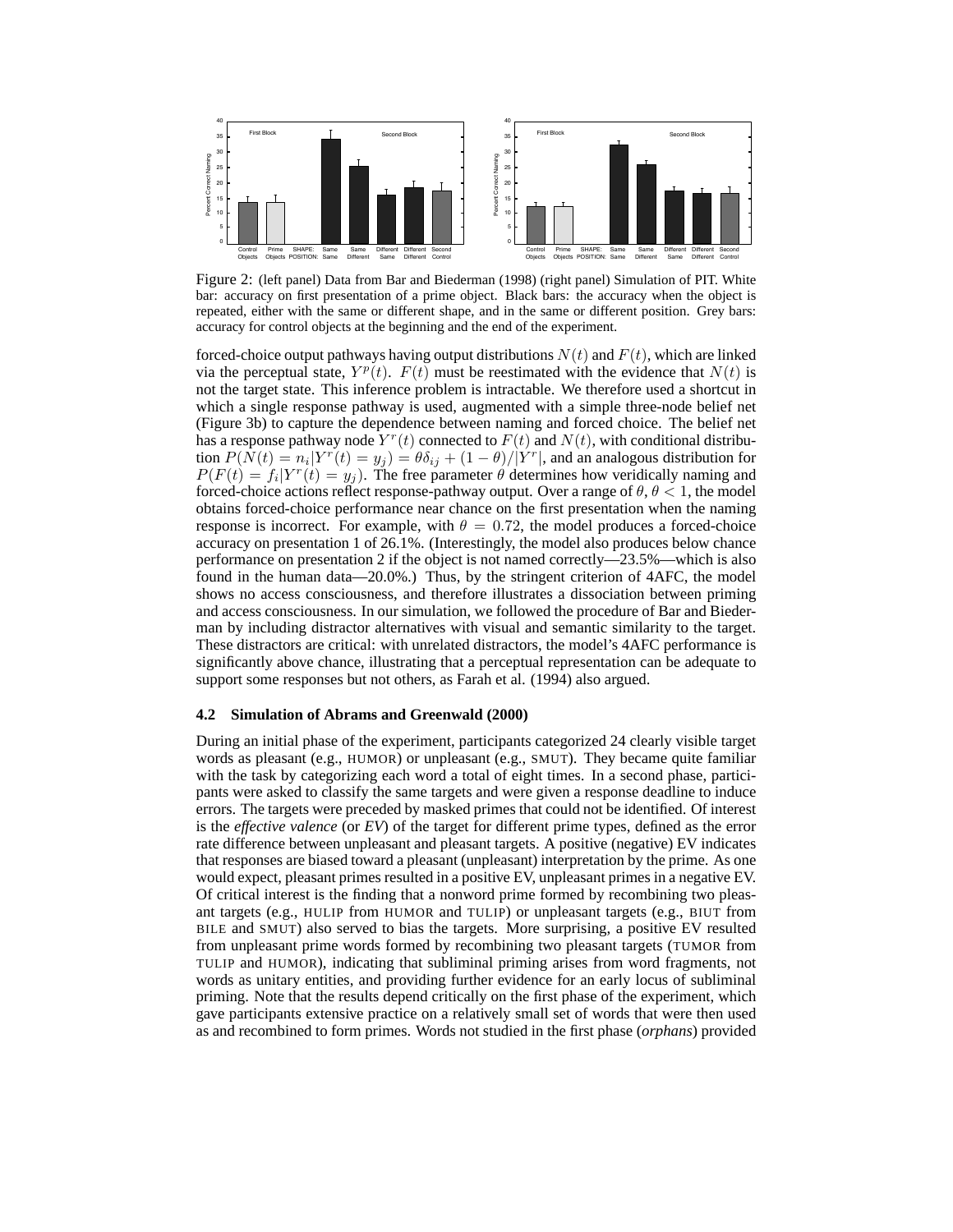

Figure 3: (a) Activation of the perceptual representation in PIT as a function of processing iterations on the first (thin solid line) and third (thick solid line) presentations of target. (b) Bayes net for performing 4AFC conditional on incorrect naming response.



Figure 4: Effective valence of primes in the Abrams and Greenwald (2000) experiment for human subjects (black bars) and PIT model (grey bars). HULIP-type primes are almost as strong as target repetitions, and TUMOR-type primes have a positive valence, contrary to the meaning of the word.

no significant EV effect when used as primes.

In this simulation, we used a three pathway model: a perceptual pathway that maps visual patterns to orthography with 200 input states corresponding both to words, nonwords, and nonword recombinations of words; a semantic pathway that maps to 100 distinct lexical/semantic states; and a judgement pathway that maps to two responses, pleasant and unpleasant. In the perceptual pathway, similarity structure was based on letter overlap, so that HULIP was similar to both TULIP and HUMOR, with  $\gamma = 0.837$ . No similarity was assumed in the semantic state representation; consistent with the previous simulation,  $\beta^p = .05$ ,  $\beta^s = .01$ ,  $\beta^j = .01$ , and  $\eta = .01$ . At the outset of the simulation,  $\alpha$  frequencies for correct associations were 15, 19, and 25 in the perceptual, semantic, and judgement pathways. The initial phase of the experiment was simulated by repeated supraliminal presentation of words, which increased the association frequencies in all three pathways through the  $\Delta \alpha_{ij}$  learning rule.

Long-term supraliminal priming is essential in establishing the association strengths, as we'll explain. Short-term subliminal priming also plays a key role in the experiment. During the second phase of the experiment, residual activity from the prime—primarily in the judgement pathway—biases the response to the target. Residual activation of the prime is present even if the representation of the prime does not reach sufficient strength that it could be named or otherwise reported.

The outcome of the simulation is consistent with the human data (Figure 4). When a HULIP-type prime is presented, HUMOR and TULIP become active in the semantic pathway because of their visual similarity to HULIP. Partial activation of these two practiced words pushes the judgement pathway toward a pleasant response, resulting in a positive EV. When a TUMOR-type prime is presented, three different words become active in the semantic pathway: HUMOR, TULIP, and TUMOR itself. Although TUMOR is more active, it was not one of the words studied during the initial phase of the experiment, and as a result, it has a relatively weak association to the unpleasant judgement, in contrast to the other two words which have strong associations to the pleasant judgement. Orphan primes have little effect because they were not studied during the initial phase of the experiment, and consequently their association to pleasant and unpleasant judgements is also weak. In summary, activation of the prime along a critical, well-practiced pathway may not be sufficient to support an overt naming response, yet it may be sufficient to bias the processing of the